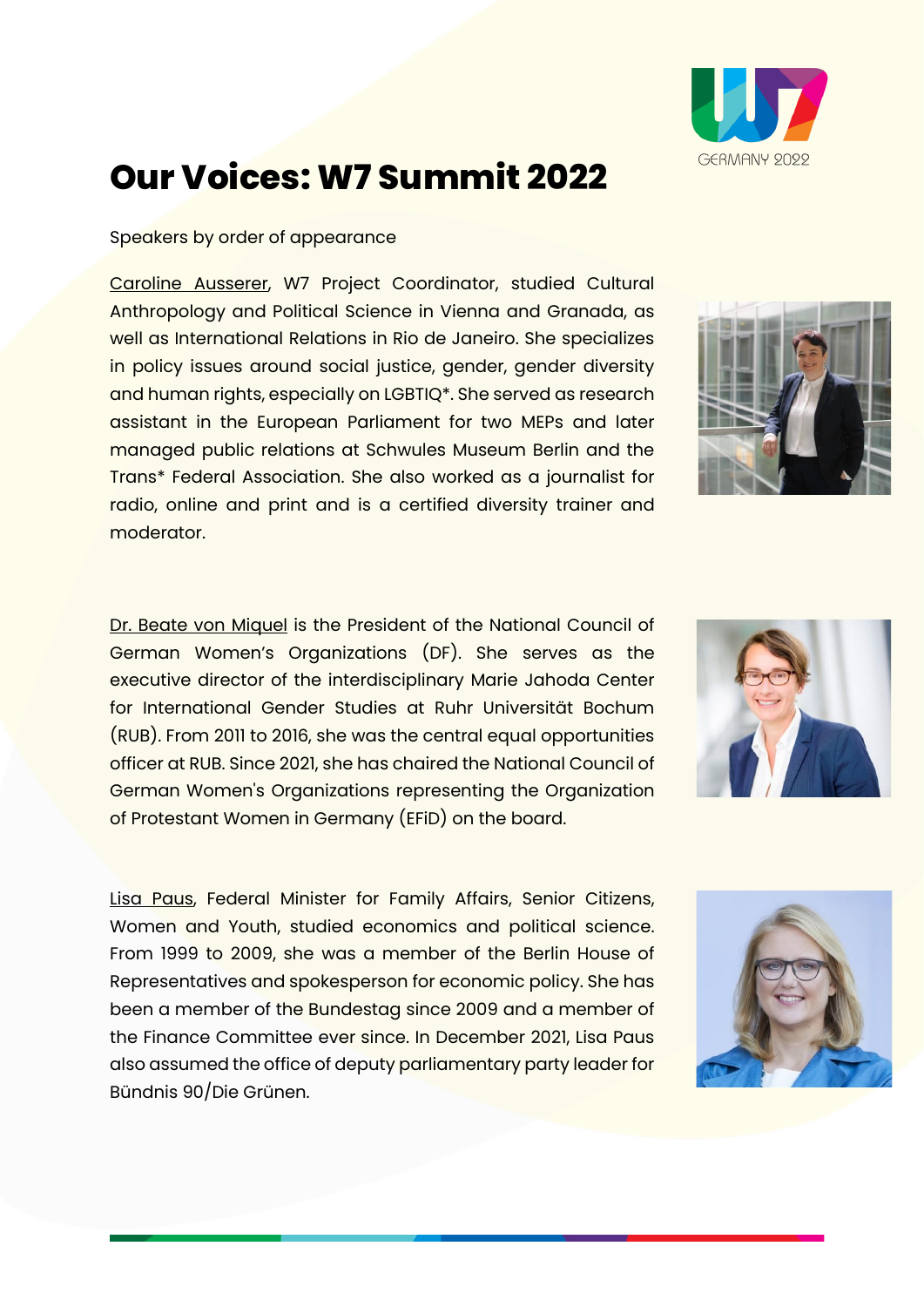Juliane Rosin is Head of International Affairs at the National Council of German Women's Organizations (DF) and in this role leading the Women7 (W7) in 2022. Since 2018, she is working for DF focusing on women's dialogues of the G7/20, the United Nation's Convention on the Elimination of All Forms of Discrimination Against Women (CEDAW) and gender equality in Europe. From 2016 to 2018, she led the Women20 (W20), a cooperation project of Deutscher Frauenrat and the Association of German Women Entrepreneurs (VdU). Juliane Rosin is Germany's candidate to the CEDAW Committee for the 2023 – 2026 term.

Delphine O is Ambassador and Secretary General of the Generation Equality Forum at the French Ministry of Foreign Affairs. Previously, she was a member of parliament for La République en Marche. Delphine O is a graduate of the Ecole Normale Supérieure and the Harvard Kennedy School. After working at the French Embassy in Seoul, the Consulate General in New York, and the Stimson Center in Washington, she moved to Iran and co-founded the information website "Persian Letters". She is a member of the European Council on Foreign Relations (ECFR), a member of the Strategic Orientation Board of the German Marshall Fund France, and a board member of IRIS (Institut des Relations Internationales et Stratégiques).

Daria Mustafina is Founder and Director of the Institute of Partnership and Sustainable Development. She formerly served as a Leadership Board member of the Europe/Eurasian region at World Youth Movement for Democracy, and One Young World Ambassador of Ukraine. Daria Mustafina conducted research on economic development for the European Bank for Reconstruction and Development, and the UN Development Program, and served as advisor to a GiZ project on development sectoral and cross-sectoral export strategies in cooperation with the Ministry of Economy.







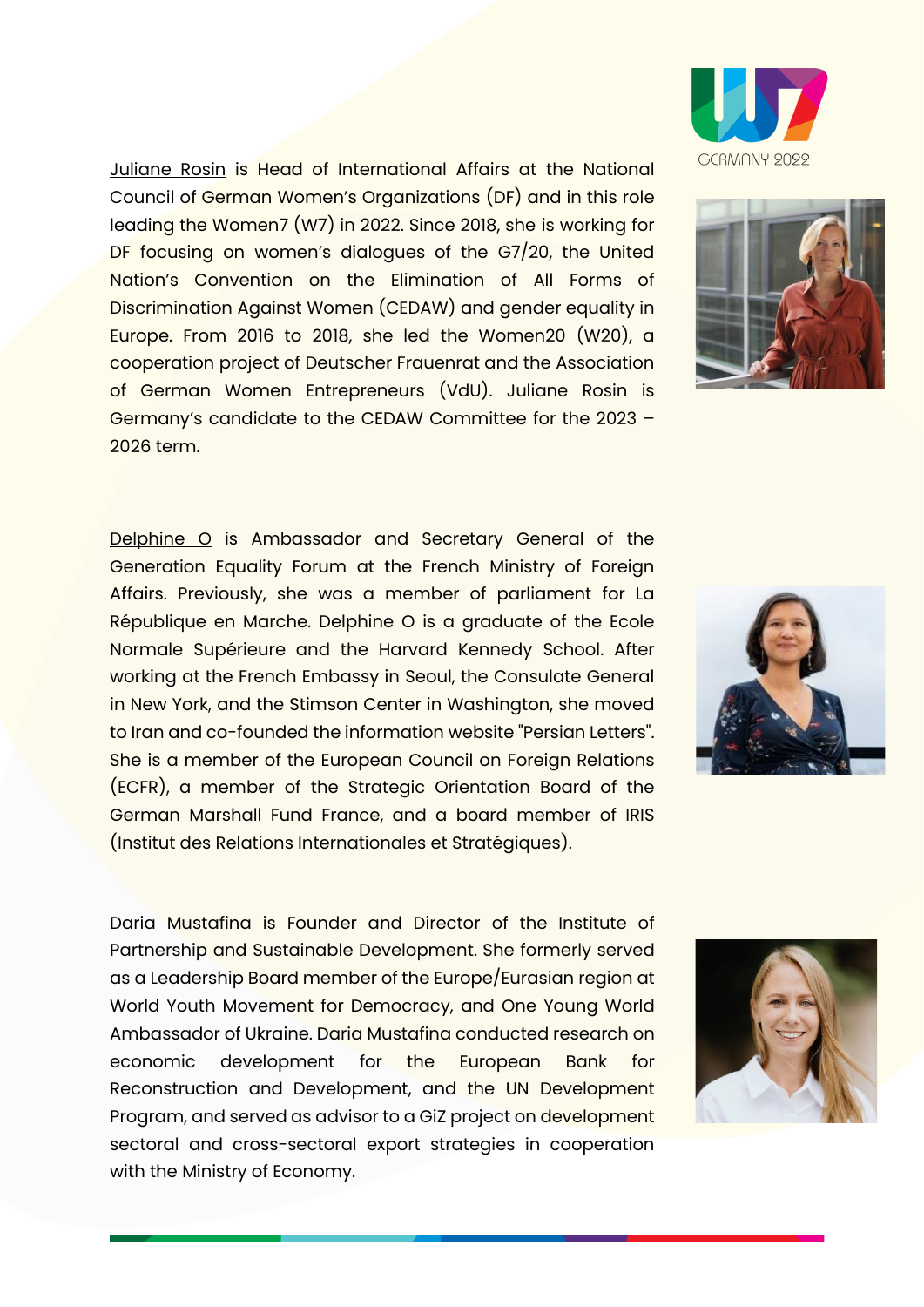Muzna Dureid, Co-founder of the Syrian Women's Political Movement and W7 Advisor, is a policy analyst and researcher, an advocate for diaspora women's refugee political participation, and a co-founder of the Syrian women's political movement. She is a master's candidate in Public Policy and Public Administration from Concordia University. She founded "Women Refugees, not Captives" aiming to end forced and child marriages of Syrian women refugees and girls and was Liaison officer for The White Helmets. As part of her work for women's rights and gender equality, Muzna has worked as a consultant at the Women, Peace, and Security Network. She is a fellow of the Women in Conflict 1325 Fellowship at Edinburgh University and Laureate of Femmes d'Avenir en Méditerranée at Sciences Po University.

Dirk Meyer is Director General for Global Health; Employment; Transformation of the Economy; Digital Technologies; Food and Nutrition Security at the Federal Ministry for Economic Cooperation and Development and member of the Advisory Council on German Federal Administration and Civil Society. Since 1996, he has held various positions in state ministries in North Rhine-Westphalia: Labor, Health and Social Affairs; Women and Family; Transport, Energy and State Planning; Economy, SMEs and Energy; Innovation, Science and Research.

Dr. Ursula Schäfer-Preuss, W7 Advisor, has been Vice President of UN Women Germany since 2013, Chair of the Global Water Partnership, Stockholm (2013-2015), and Vice President of the Asian Development Bank, Manila (2006-2011). Since 2018 she has been a Board Member of the International Center for Biosaline Agriculture (ICBA), Dubai, UAE. She was the first female Director General of the German Federal Ministry for Economic Cooperation and Development. She belongs to the 100 founding members of Women in Global Health Germany, WGH-GER.







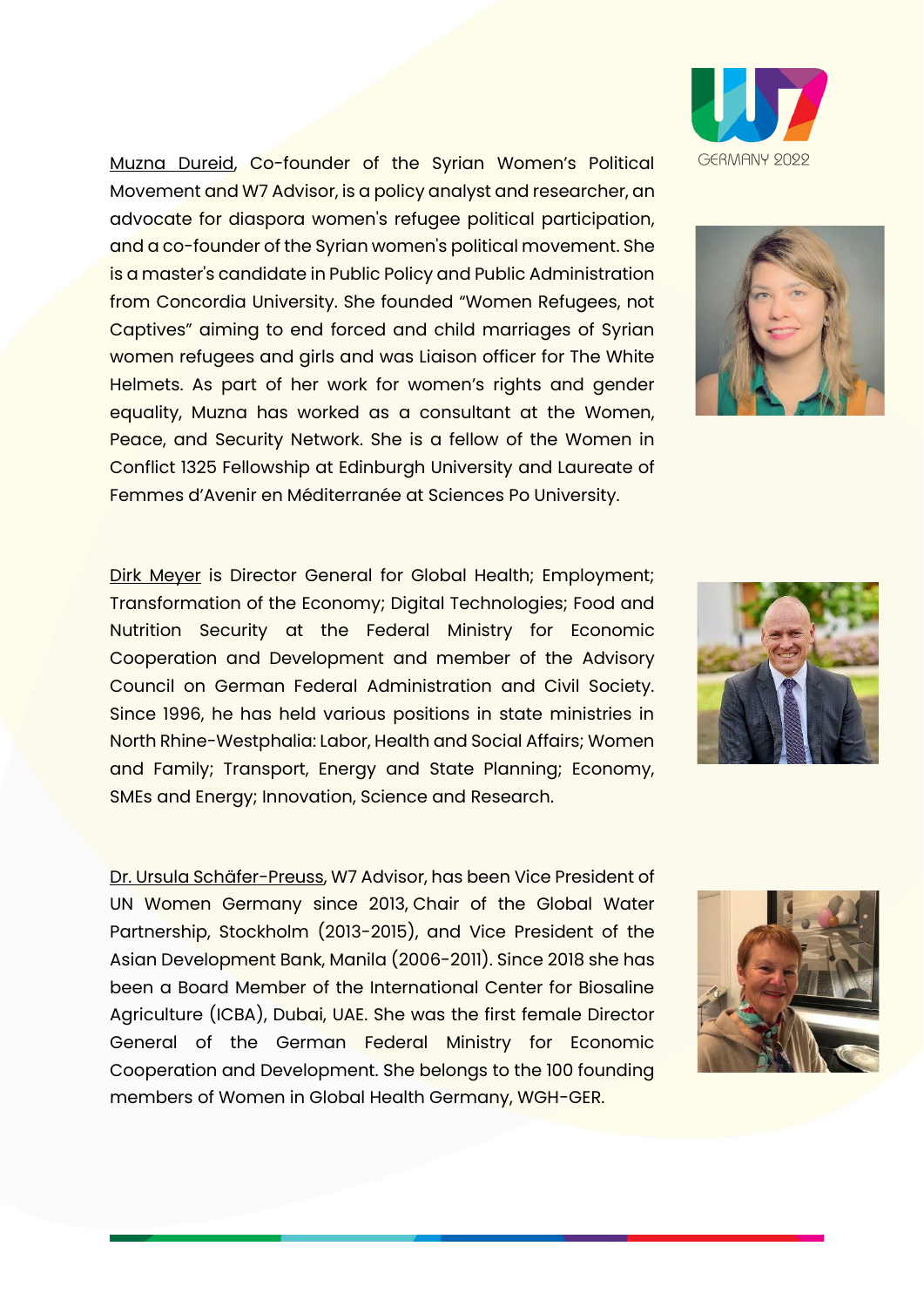Vera Otterstein is W7 Policy Advisor for Public Relations and Advocacy at the National Council of German Women's Organizations. Previously, she worked as Policy Advisor for a member of the German Parliament and as Advisor in urban climate finance for Gesellschaft für Internationale Zusammenarbeit (GIZ). During Germany's last G20 Presidency, she worked for the cooperation project "Women20". Vera holds a Master of Arts in International Relations from the University of Bremen and Jacobs University, and a Bachelor of Science in European Public Administration from the University of Münster and the University Twente (NL).

Dr. Janet Kabeberi Macharia is Head of the Gender and Social Protection Department and Senior Advisor on Gender Issues at UNEP. Over the past 20 years she has worked in the United Nations Development Fund for Women, United Nations Development Program and UN Environment Program. Janet holds a Doctorate in Law from the University of Warwick, a Master of Law from Columbia University, a Bachelor of Law from the University of Nairobi, and a diploma in women's law.

Harjeet Singh, Climate Action Network and C7 Co-Coordinator of the Climate & Justice Working Group, is an expert on climate impacts, migration, and climate adaptation. He also works as a strategic advisor to the Global Partnership for the Fossil Fuel Non-Proliferation Treaty Initiative. Until recently, he led ActionAid International's global work on climate change. He is a member of the United Nations Technical Expert Group on Comprehensive Risk Management (TEG-CRM) within the Warsaw International Mechanism on Loss and Damage. He has been a board member of Climate Action Network International (CAN-I) and the Global Network of Civil Society Organizations for Disaster Reduction (GNDR). Harjeet is co-founder of Satat Sampada, a social enterprise that promotes sustainable and organic agriculture in India and beyond.







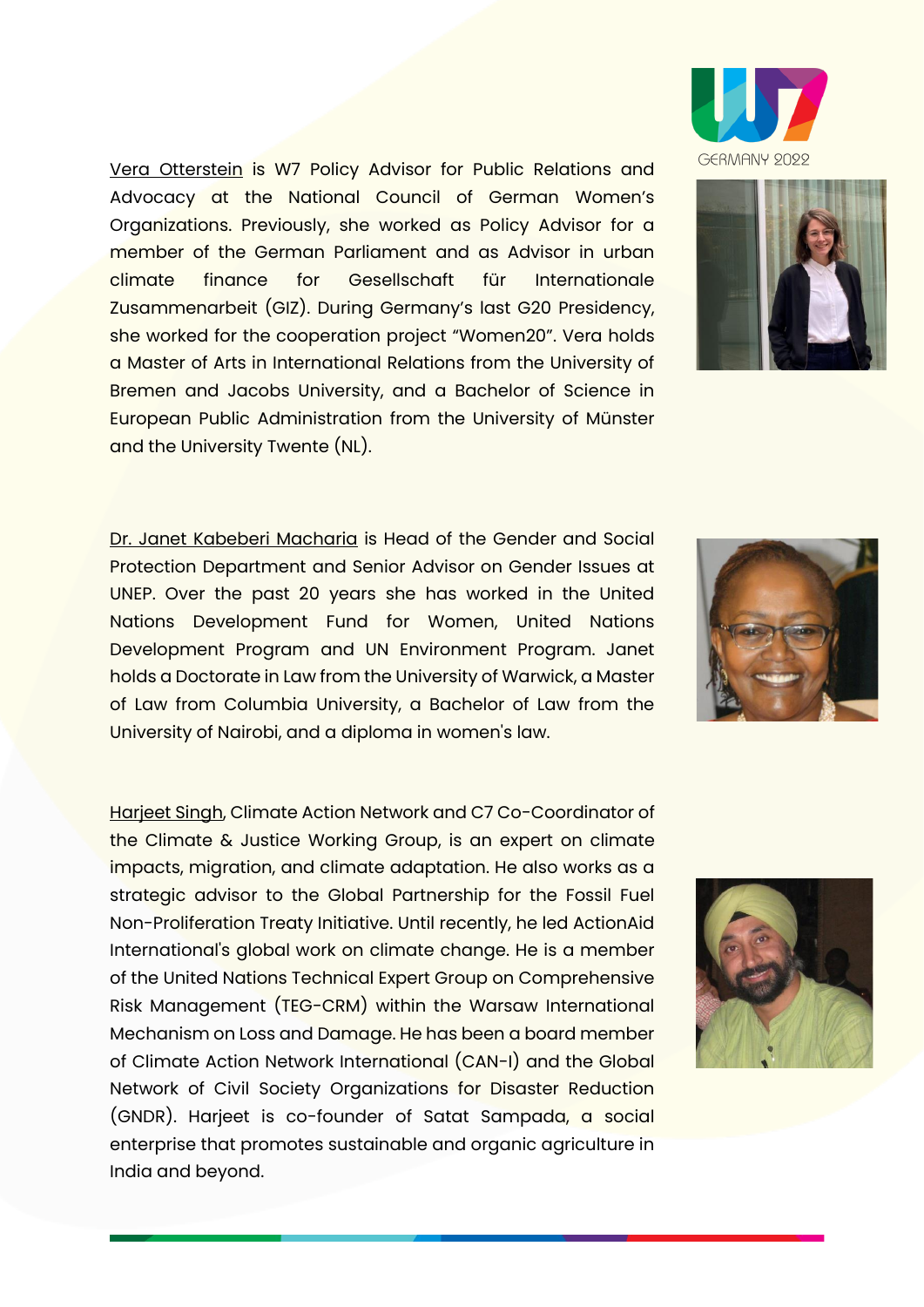Hannah Hopper, Youth7 Head Delegate to South Africa, is a youth sustainability activist in South Africa. She is currently completing her postgraduate diploma in Sustainable Development at the Sustainability Institute in Cape Town. She was the Sustainability, Climate Change and Environment delegate to the Y20 Summit 2021 and has been the Head delegate, Green and Sustainable Planet delegate and YPS delegate in this year's Y7 Summit. Hannah currently works in the agricultural sector as a sustainability consultant and communications officer. She is also the Co-Chair of the South African Youth for International Diplomacy (SAYID).

Jennifer Lee Morgan, State Secretary and Special Envoy for International Climate Action at the Federal Foreign Office, has been engaged in climate action and environmental protection for 30 years. Before joining the federal foreign office, she held managing positions in diverse NGO's, among others Greenpeace International and WWF. She was a member of the Scientific Advisory Board of the Potsdam Institute for Climate Impact Research, and of the Council for Sustainable Development of the German Federal Government.

Martina Rogato, W7 Advisor, is a sustainability advisor, founder of ESG boutique and contract professor at Lumsa University in Rome and at 24ore Business School. She supported Amnesty International as an expert on corporate responsibility and since 2016 she is co-founder and honorary president of Young Women Network, the only association in Italy dedicated to the empowerment of young women. Martina was Sherpa and spokesperson of Women 20 for the 2021 Italian G20 Presidency. She holds a degree in International Relations from Luiss University and in Green Management from Bocconi University.









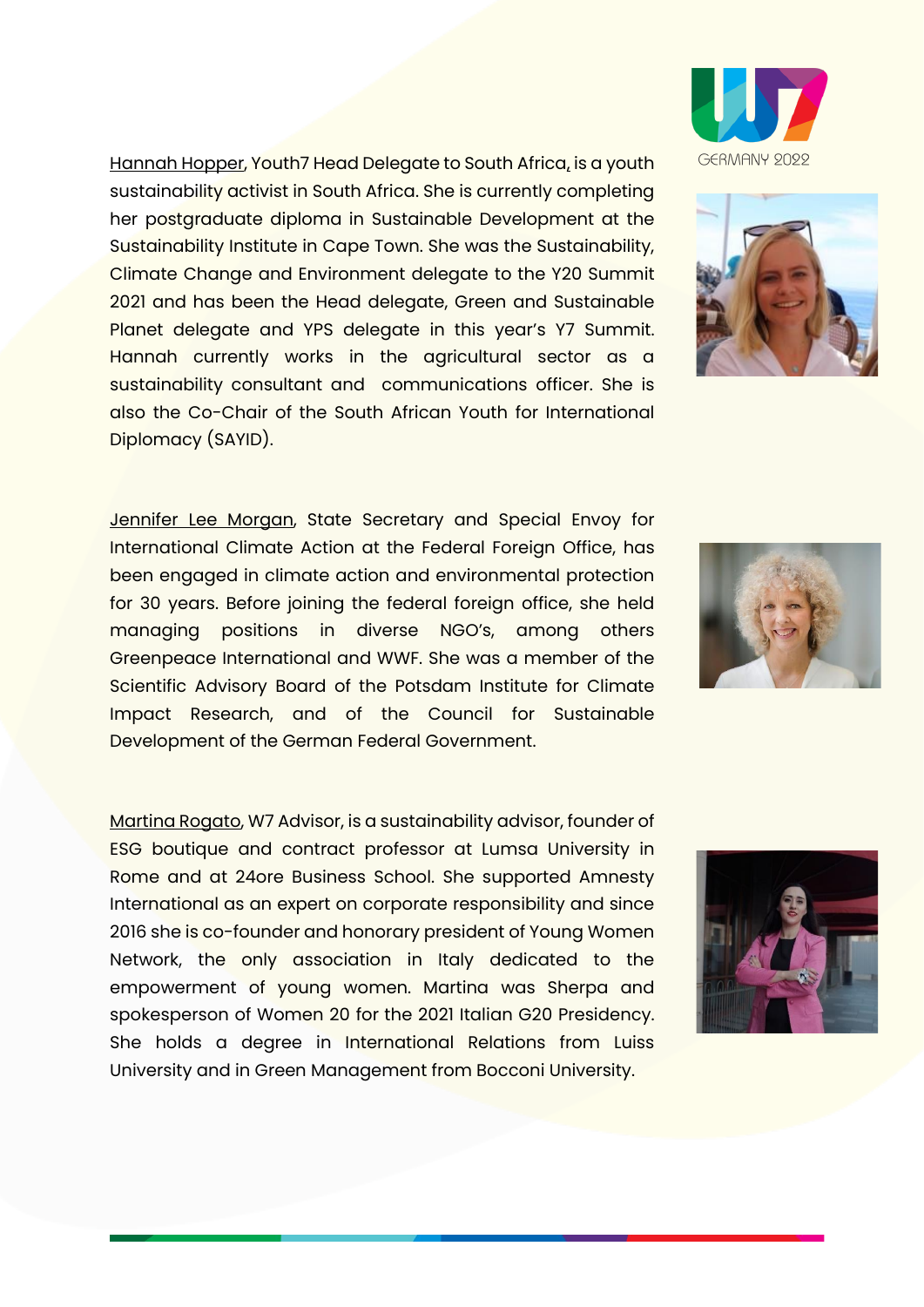Shan Sherwan Hussein, W7 Advisor and GBV Sub-Cluster Co-Coordinator Norwegian Church Aid, is a gender specialist who primarily has focused on gender-based violence prevention and related topics at large humanitarian organizations in Iraq. Professionally, she relies on solutions based on her work experiences with IDPs and refugees. She has Bachelor of Science degrees in economics and engineering. She has been deeply involved in the Iraqi Young Leaders Exchange Program (IYLEP) and has been awarded US State Department funding for a shelter (safe houses) for women and girls who have escaped "honor-killings" in northern Iraq.

Diana Sarosi, Director of Policy and Campaigns at Oxfam Canada and W7 Advisor, is a long-standing feminist advocate, with more than 15 years of experience working with nongovernmental organizations in Canada and throughout Southeast Asia. She is an ongoing analyst and commentator on Canada's federal budget. Diana previously worked for the Nobel Women's Initiative and grassroots organizations throughout Southeast Asia. She lived five years in Thailand and founded a NGO working to protect human rights defenders. Diana holds degrees in Political Science and Conflict Resolution and has published several reports, articles and op-eds.

Madita Standke-Erdmann, W7 Policy Advisor for Advocacy and Dialogue studied International Relations in London with a focus on feminist postcolonial approaches to international politics. She also studied European Studies in Cracow and Magdeburg with a focus on Central and Eastern Europe. During her time at the University of Vienna, she worked as a researcher on genderbased violence against women migrants as well as on European border and international security politics. At the National Council of German Women's Organizations, she is Policy Advisor for International Gender Equality.





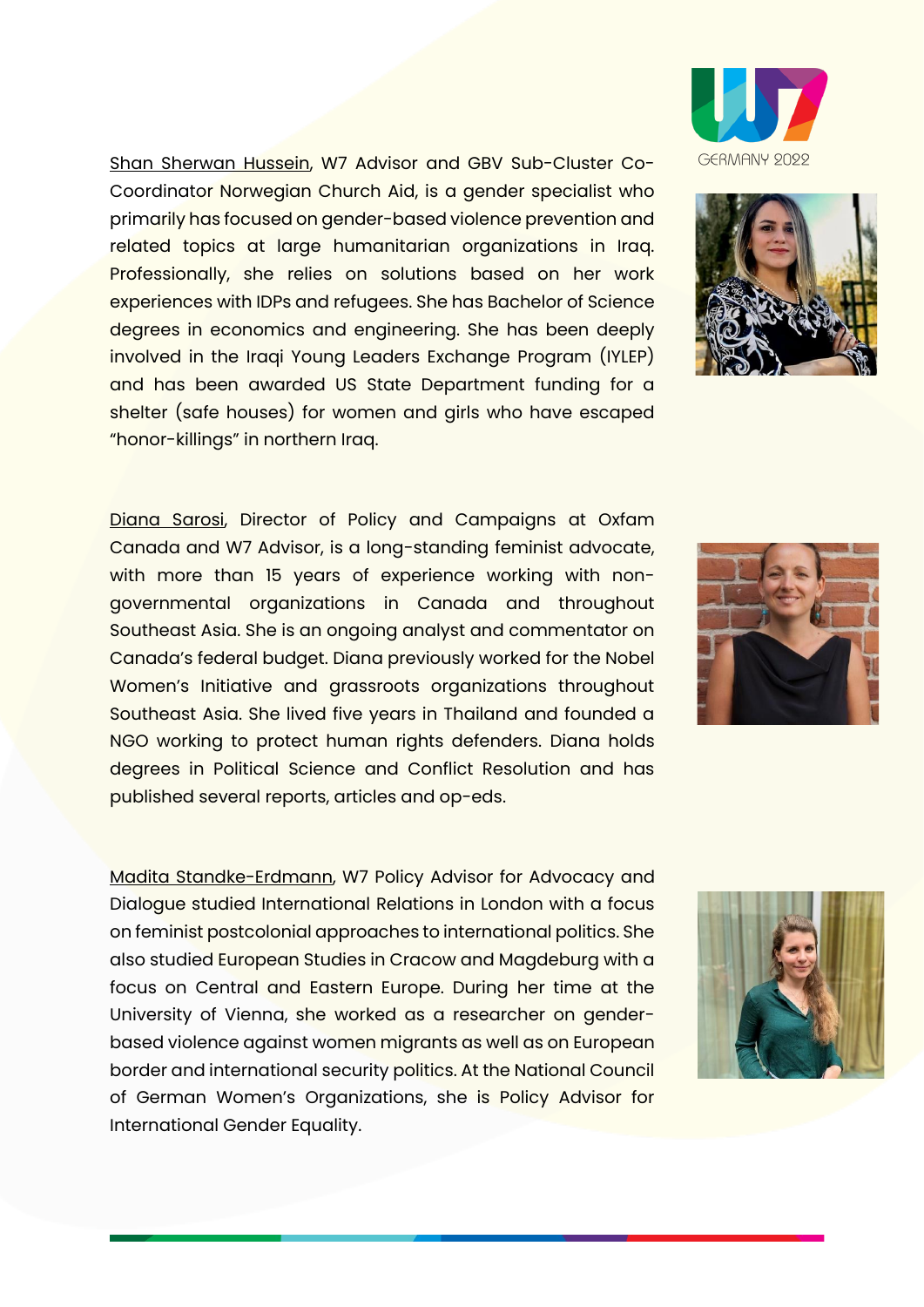Sanam Naraghi Anderlini MBE, Director of the Center for Women, Peace, and Security, is founder and executive director of the International Civil Society Action Network (ICAN). In 2000, she worked on UN Security Council Resolution 1325 Women, Peace, and Security. In 2011, she was the first Senior Expert on Gender and Inclusion on the United Nations Mediation Standby Team. For UNFPA in Nepal, she led the first assessment team in Maoist camps. Between 2008 and 2010, Sanam was a senior consultant for a global UNDP initiative on Gender, Community Security and Social Cohesion. She currently serves on the Steering Committee of the UK National Action Plan for Women, Peace and Security, the Commonwealth Expert Panel on Countering Violent Extremism, the UNDP Civil Society Advisory Board, and is an adjunct professor at Columbia University, among other positions.

Spogmay Ahmed, W7 Advisor, works as a Senior Global Policy Advocate at the International Center for Research on Women (ICRW), where she conducts policy analysis and advocacy in multilateral bodies such as the United Nations, the G7, and the G20. She directs ICRW's Feminist UN Campaign and all related publications and is the North American organizing partner for the Women's Major Group. Spogmay holds a Master's in Public Affairs from Princeton University and a BA in International Affairs from George Washington University.

Nahid Shahalimi, Founder & Managing Director We The Women, was born in Afghanistan in 1973 and fled with her family to Canada as a child. She has lived in Munich since 2000, where she works as an artist, filmmaker, activist and author. As an independent consultant, she works for political and social initiatives and organizations worldwide. In 2018, her awardwinning documentary "We The Women of Afghanistan: a silent revolution" was released. She is an active member of the National Committee of UNICEF Germany and founder and chairwoman of the Hope Foundation for Women and Children of Afghanistan.







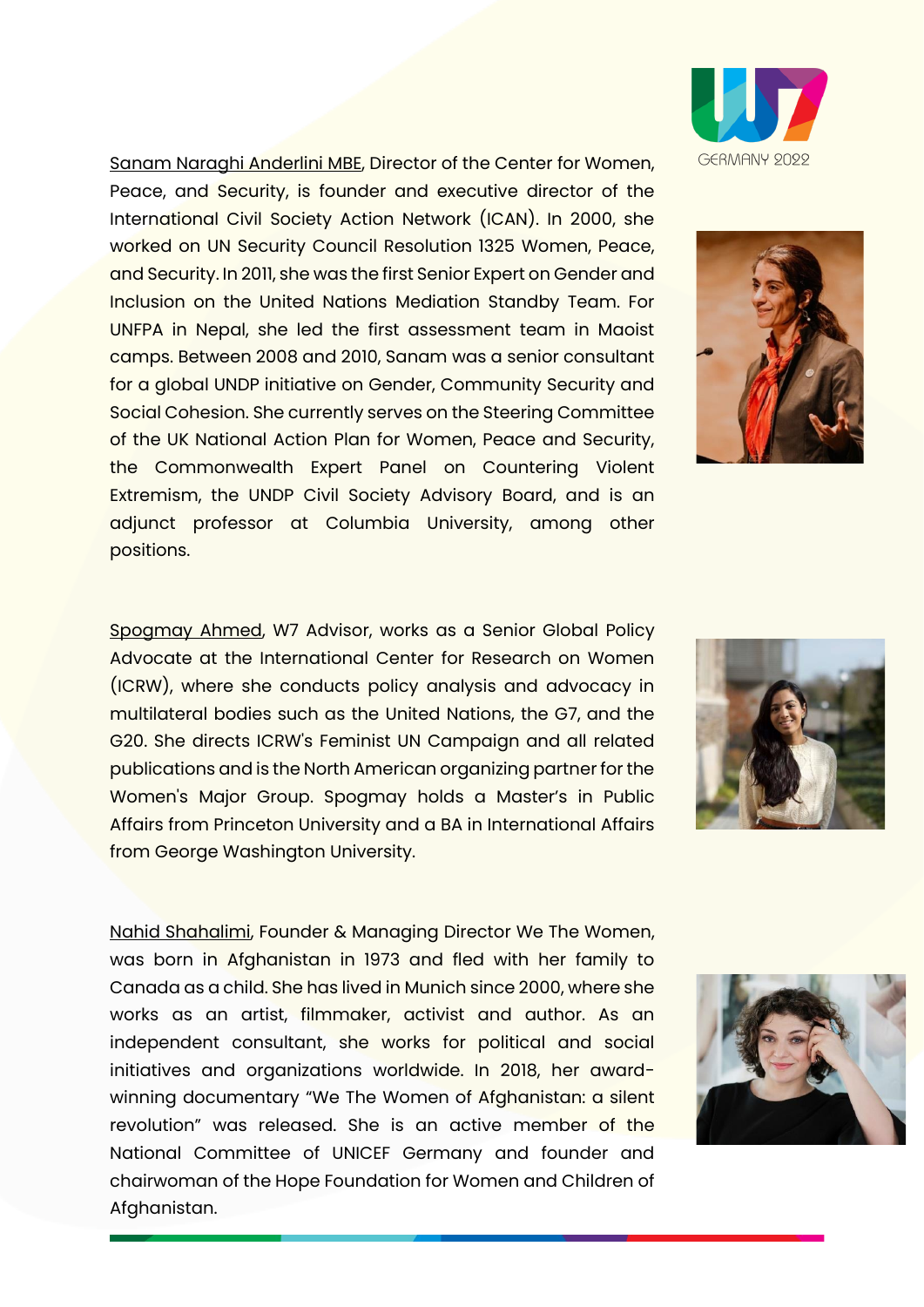Dr. Anna Lührmann, Minister of State for Europe and Climate at the Federal Foreign Office, was the youngest ever elected member of the German parliament from 2002 to 2009 and has again been a member since 2021. After studying political science with a focus on gender, peace, and democracy promotion, she worked for the UN Development Program, and at the Varieties of Democracy Institute in Göteborg.

Fumie Saito, W7 Advisor, is Director Global Advocacy at the Japanese Organization for International Cooperation in Family Planning. She has over 15 years of experience working on public policies and projects in the field of gender equality and sexual and reproductive rights in both national and international settings. Her publications include "Women's empowerment and gender equality in Japan", and "Women and the 2011 East Japan Disaster" in the Journal Gender & Development (2012).

Olaf Scholz, G7 President and Chancellor of the Federal Republic of Germany was Senator of the Interior of Hamburg in 2001, Federal Minister of Labor and Social Affairs from 2007 to 2009, First Mayor of Hamburg from 2011 to 2018, and subsequently Federal Minister of Finance until his election as Chancellor in 2021. From 2002 to 2004, he was secretary general of the social democratic party as well as one of its deputy federal chairmen from 2009 to 2019.

Kakpotia Marie-Caire Moraldo, W7 Advisor, is a franco-ivoirian activist who campaigns for the eradication of Female Genital Mutilation and all kinds of gender-based and sexual violence. She is also the founder and executive director of Les Orchidées Rouges Institute, which is the first regional multidisciplinary care unit of France specialized in the holistic support of women and girls who have undergone female genital mutilation and/or forced marriage. In 2021, she founded in Abidjan the first multidisciplinary care unit of Côte d'Ivoire specialized in the









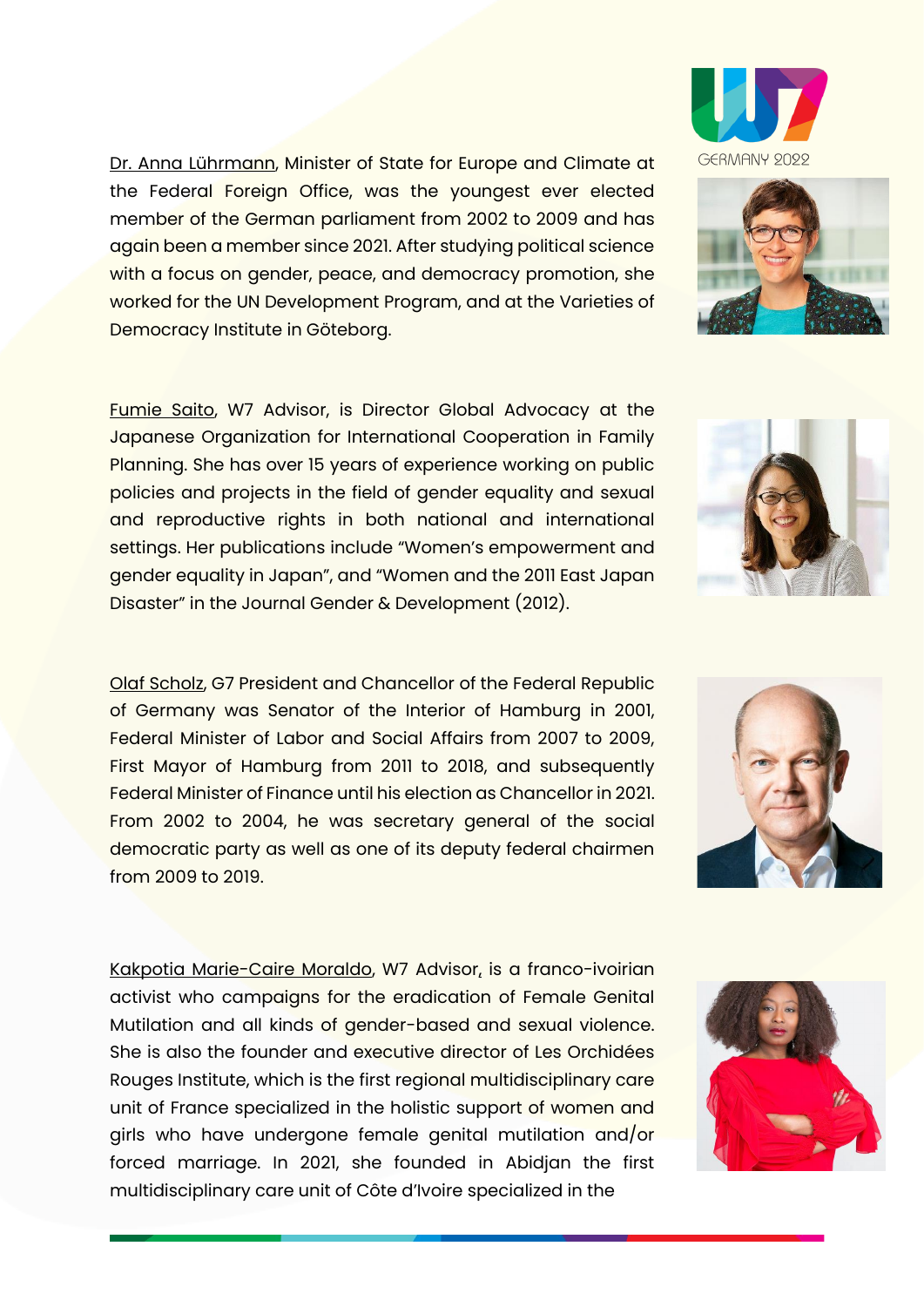global support of women and girls having undergone female genital mutilation and all other kinds of gender-based violence survivors. Her NGO was awarded the special consultative status with the United Nations Economic and Social Council.

Sini Maria Heikkila, W7 Advisor and Senior Advocacy Advisor at the Cherie Blair Foundation for Women, leads the implementation of the Foundation's advocacy work to promote women's entrepreneurship and economic empowerment. Sini Maria is a human rights and gender equality professional with over 10 years of advocacy experience with national governments in Finland, UK and Kenya, UN agencies in Geneva and New York and regional institutions such as the EU institutions in Brussels and other multilateral policy platforms. Sini Maria has worked for organisations such as Tearfund, the Finnish League for Human Rights and the UN Women Kenya Office.

Professor Jutta Allmendinger, President of the G7 Gender Equality Advisory Council and Social Science Research Center Berlin studied sociology and social psychology at the University of Mannheim and sociology, economics and statistics at the University of Wisconsin. She received her Ph.D. from Harvard University in 1987. From 1988 to 1991, she was a research associate at the Max Planck Institute for Human Development in Berlin, then at Harvard Business School. She habilitated at the Free University of Berlin in 1993. From 1999 to 2002, Allmendinger was the first woman to serve as chairwoman of the German Sociological Association. Since 2012, she has been an honorary professor of sociology at Freie Universität Berlin.